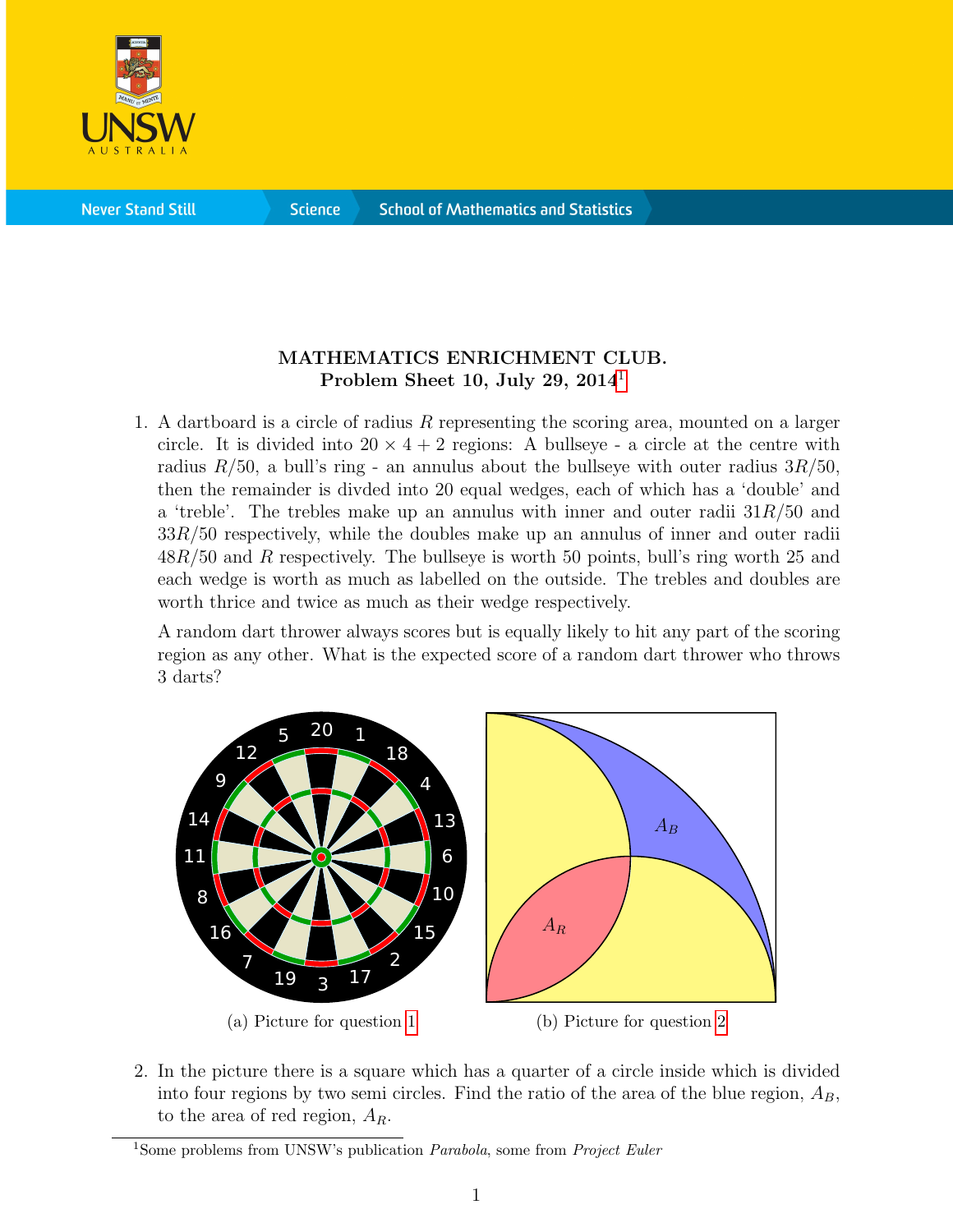3. A permutation is an ordered arrangement of objects. For example, 3124 is a permutation of the digits 1, 2, 3 and 4. If all of the permutations are listed numerically or alphabetically, we call it lexicographic order. The lexicographic permutations of 0, 1 and 2 are:

$$
012, 021, 102, 120, 201, 210.
$$

What is the millionth lexicographic permutation of the digits 0, 1, 2, 3, 4, 5, 6, 7, 8, and 9?

- <span id="page-1-0"></span>4. Working from left-to-right if no digit is exceeded by the digit to its left a number is called an increasing number; for example, 134468. Similarly if no digit is exceeded by the digit to its right it is called a decreasing number; for example, 66420. We shall call a number which is neither increasing or decreasing a 'bouncy' number; for example, 155349. As *n* increases, the proportion of bouncy numbers below *n* increases such that there are only 12 951 numbers below one-million that are not bouncy and only 277 032 non-bouncy numbers below  $10^{10}$ . How many numbers below 10 000 are bouncy?
- 5. An isosceles triangle  $APQ$  is drawn so that P and Q lie on the sides BC and CD respectively, of a square ABCD so that  $|AP| = |AQ|$ . Show that the perimeter of  $APQ$  is less than the perimeter of the triangle  $ABD$  (unless P is at B and Q at D).
- 6. Which is bigger  $\sqrt[88]{88!}$  or  $\sqrt[99]{99!}$ ?